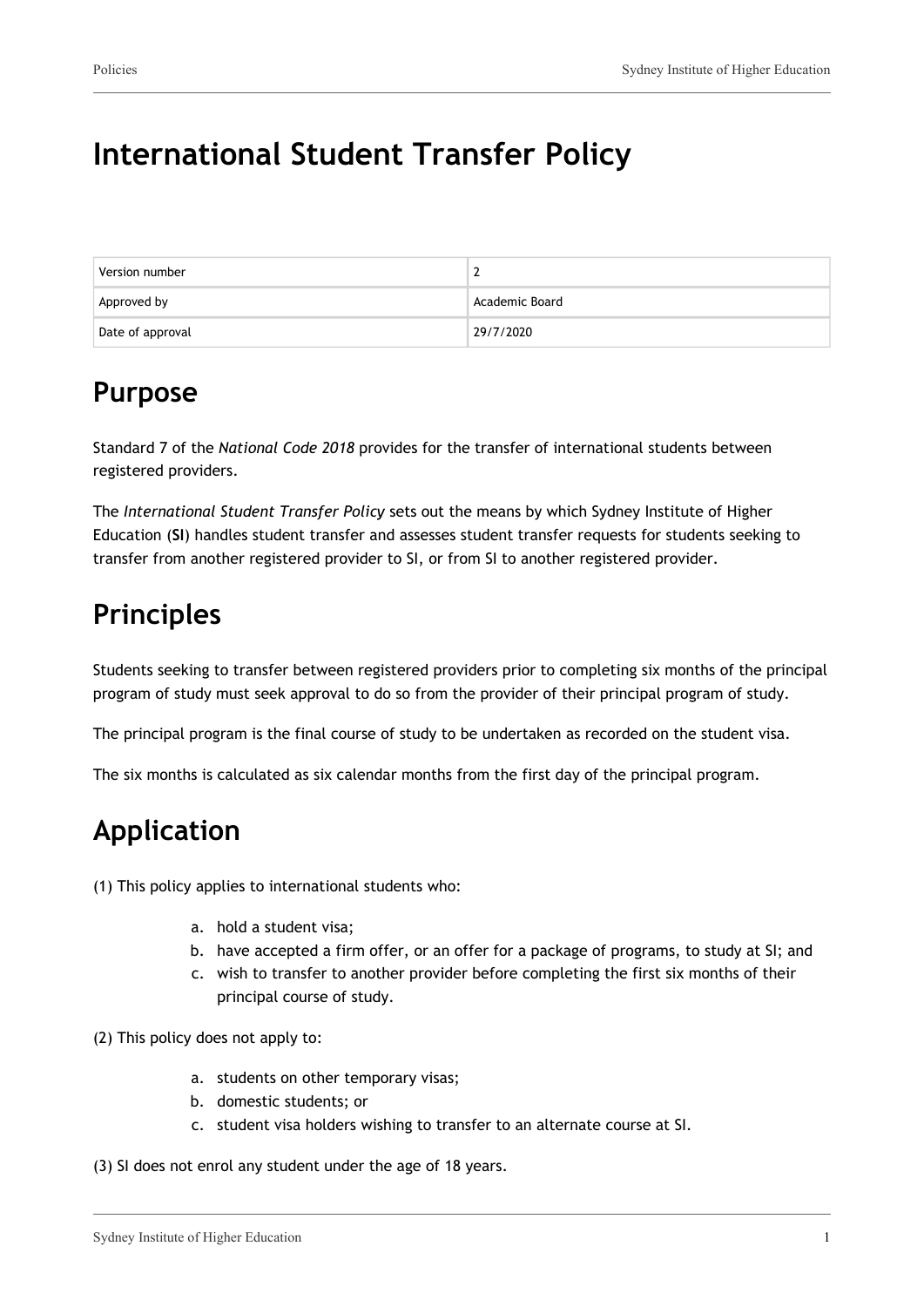### **Procedures**

#### **Transfer to SI from Another Provider**

SI will not knowingly enrol an international student seeking to transfer from another registered provider's program prior to the student completing six months of his or her principal program of study except as follows:

- The original registered provider has agreed to the student's release and recorded the date of effect and the reason for release in PRISMS
- The original registered provider has ceased to be registered
- The program in which the student is enrolled has ceased to be registered
- The original registered provider has had a sanction imposed on its registration by the ESOS Agency that prevents the student from continuing his or her principal program at that provider
- Any government sponsor of the student considers the change to be in the student's best interest and has provided written support for that change.

An international student who wishes to transfer to SI before completing six months of their principal program of study must ask their provider for a release. If agreed, the first provider will then cancel the student's CoE and record the agreement on PRISMS.

When applying to SI to transfer from another provider, the student must provider to SI:

- a. a letter stating that the current registered provider is willing to grant a release;
- b. a certified copy of the identification page from the student's current passport;
- c. a statement, signed by the student setting out the reasons for the request;
- d. permission for SI to verify the information and documents with the issuing agency or institution;

Approval is not needed to transfer to another provider if:

- a. the student has completed more than six months of their principal program;
- b. where an eCoE has been issued for a registered course; and,
- c. where the Australian or state government imposes a sanction that prevents the student from continuing in their principal course.

### **Transfer from SI to Another Provider**

International students who wish to transfer to another registered provider and have studied a minimum of six (6) months of their principal program with SI do not require a letter of release from SI.

International students who want to transfer from the Institute to another CRICOS registered provider before completing the first six months of their principal course must submit a *Release Request Form* for assessment.

The form must be accompanied by: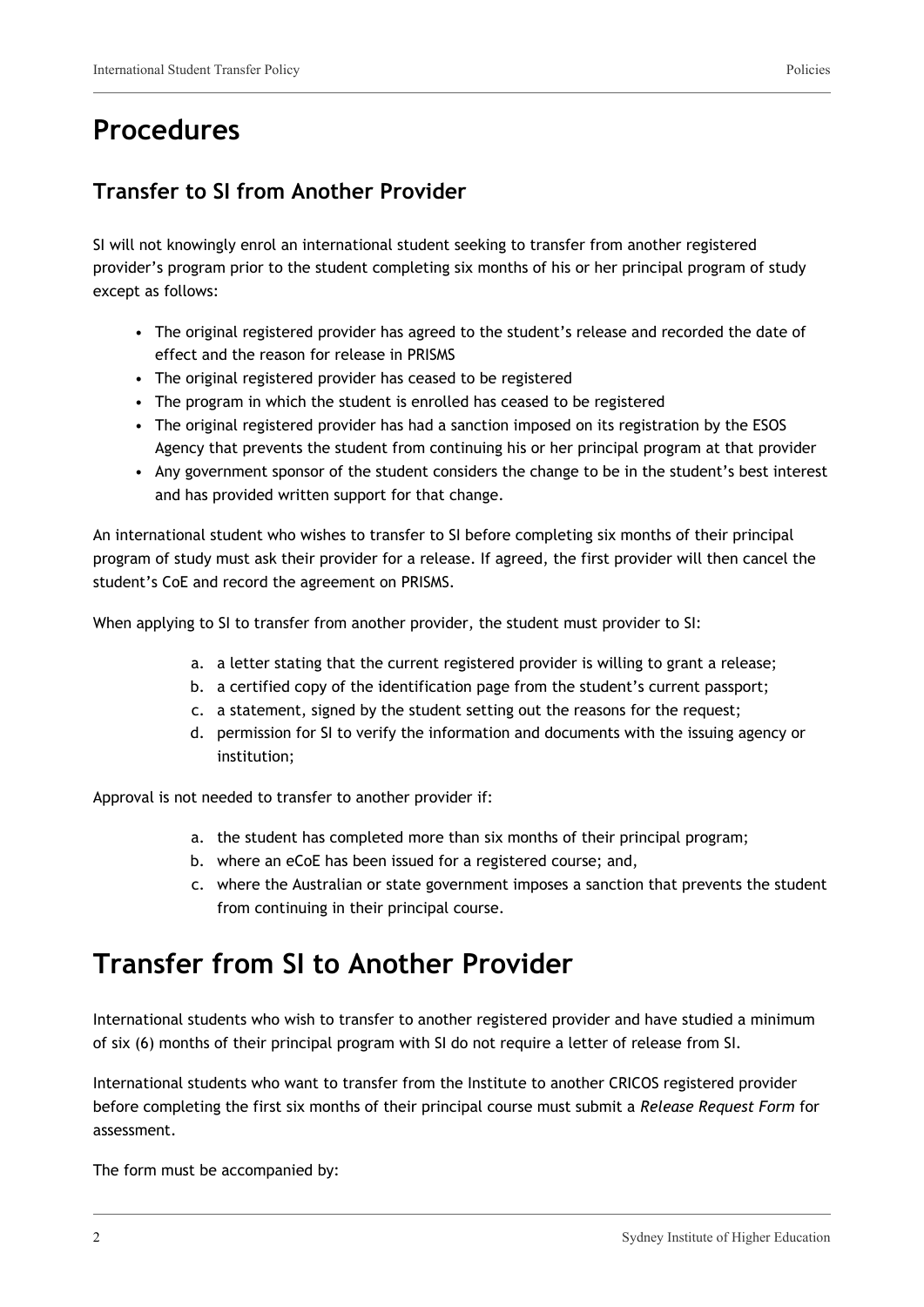(a) a firm offer from another CRICOS registered provider;

(b) a certified copy of the identification page from the student's current passport;

(c) a statement, signed by the student setting out the reasons for the request;

(d) permission for the Institute to verify the information and documents with the issuing agency or institution;

The Institute will use its best endeavours to process and determine such applications within 10 working days from the date a student submits a complete application.

Sydney Institute will not charge the student for any costs associated with the release process.

SI will issue a release approval if SI is satisfied that:

- 1. the student has provided documentary evidence that transferring to another institution is in their best interests because:
	- the student has provided convincing evidence of benefits of enrolling in the alternate program and that this is not detrimental to their future studies and welfare
	- where SI cannot satisfactorily resolve any personal difficulties or educational problems which the students have encountered, for example, if the student cannot attend SI because of the student's medical conditions

#### And

- 2. a course for which SI has issued an eCoE to a student will no longer be offered or has ceased to be registered on CRICOS;
	- 1. SI fails to deliver the program as outlined in the written agreement with the student
	- 2. There is evidence that the student's reasonable expectation about SI are not being met confirmed by correspondence with SI or SI marketing materials provided before the student's enrolment
	- 3. There is evidence that the student was misled by SI or by an education agent acting on behalf of SI and that the program is unsuitable to the needs and/or study objectives of the student
	- 4. The student will be reported for failing to achieve satisfactory academic progress at the level at which they are studying
	- 5. SI is unable to provide a core subject
	- 6. The student has failed a core subject and there is a shortage of relevant subjects in which the student is eligible to enrol
		- There are compassionate or compelling circumstances that are beyond the student's control and which emerged after accepting the offer of enrolment from SI
		- An appeal (internal or external) on another matter results in a decision or recommendation to release the student
		- Where a student is financially sponsored by any government, the sponsor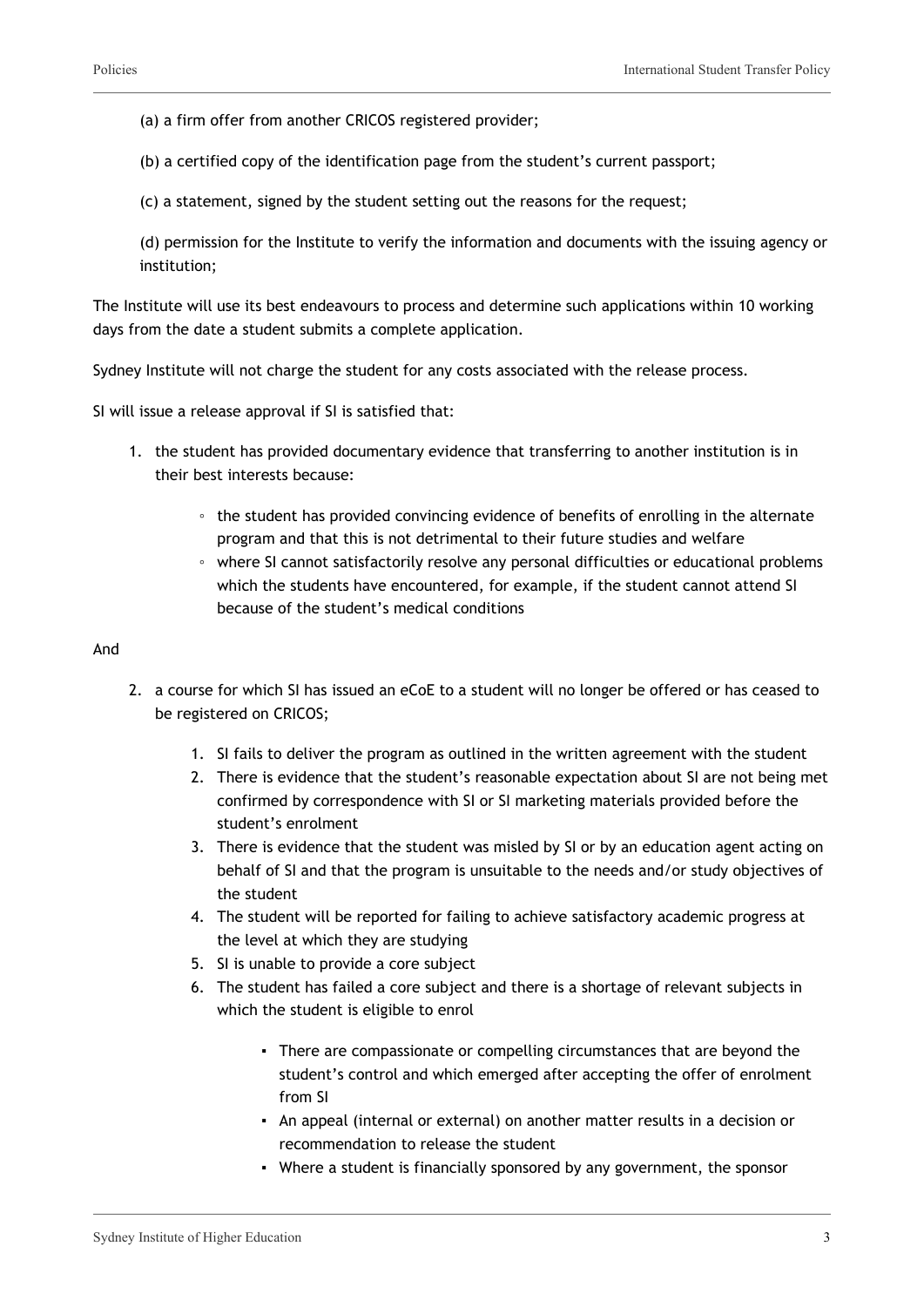considers the change to be in the student's best interest and has provided written support for the change.

SI will not grant a release in the following circumstances:

- 1. Where SI considers that such a transfer can be detrimental to the future study plans or welfare of the student
- 2. Where SI is able to arrange reasonable instruction for the student and the student is likely to succeed
- 3. Where the circumstances forming the basis of the request were known to the student before accepting the offer of enrolment at SI and the student was given adequate information at the time of enrolment to make an informed decision to undertake the program
- 4. Where the student gave false or misleading information to SI when applying to study or when requesting a release
- 5. Where the transfer would result in a breach of the student's mandatory or discretionary visa conditions:
	- no firm offer from another CRICOS registered provider has been provided
	- the student has already been identified for unsatisfactory attendance or unsatisfactory progress and has received advice to that effect
	- the student has been reported in PRISMS for unsatisfactory attendance or unsatisfactory progression
	- SI is satisfied that the student intends to return to their home country. (In this case SI must cancel the eCoE connected to the Institute.

## **Timeframes and conditions**

Where all necessary supporting documentation has been submitted with the written request, SI will respond to the request within ten (10) working days.

SI will not make any charge for considering or approving a request for a release.

The non-refundable component of pre-paid tuition fees will remain non-refundable even if a release is granted. Other unused fees may be refunded in accordance with SI's *Program Modification and Tuition Fee Refund Policy* and *Student Fees and Charges Policy*. Separate applications must be made for refund requests.

### **Outcomes**

#### **Successful outcomes**

Where a release is granted, SI will advise the student and cancel the student's confirmation of enrolment.

SI will report the release to the Department of Home Affairs (DoHA) by identifying the receiving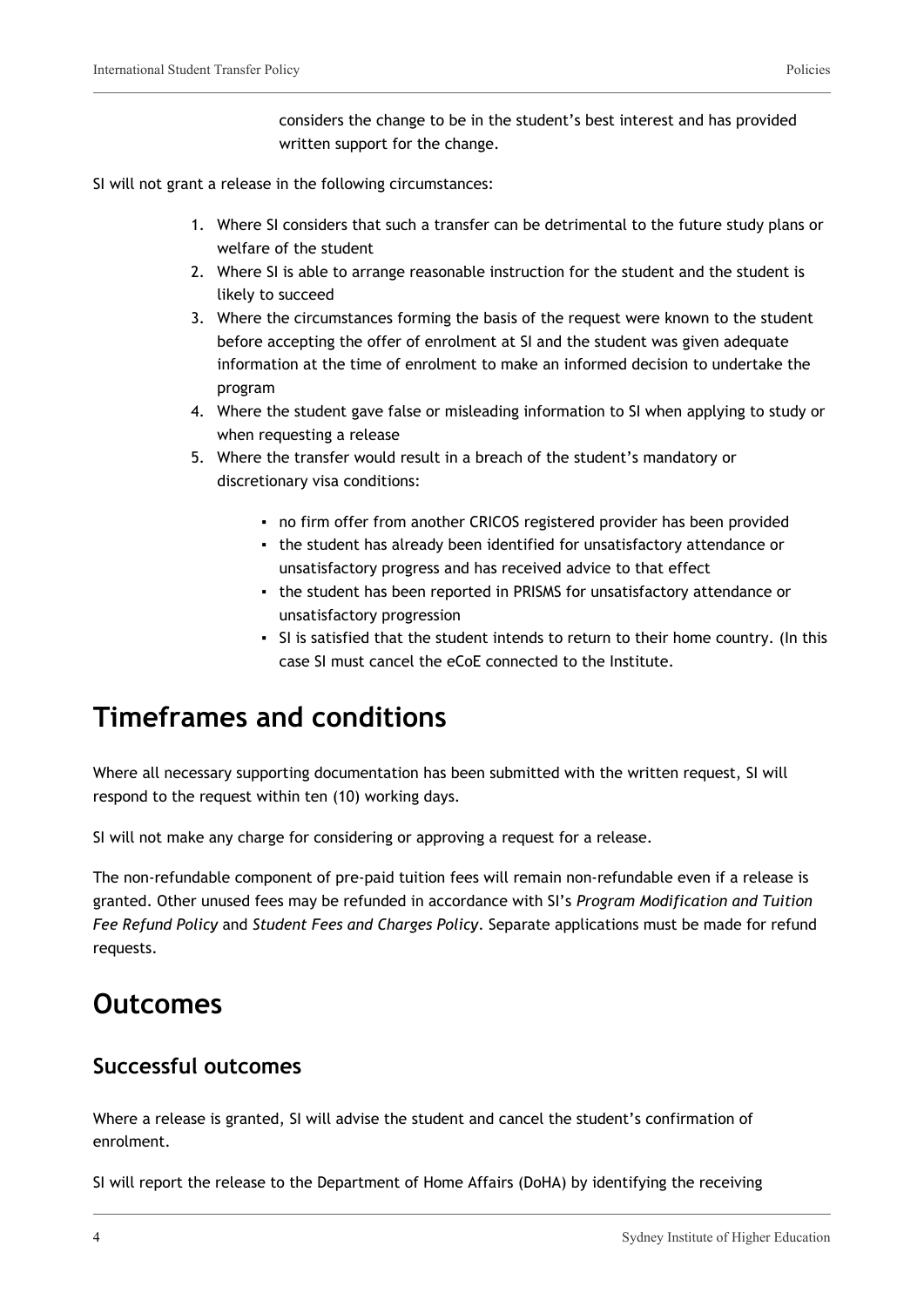provider, the program, the effective date and the reason for release on PRISMS.

SI will advise the student of the need to contact the DoHA to seek advice on whether a new student visa is required.

#### **Unsuccessful outcomes**

If a release is not granted, SI will provide the student with written reasons for refusing the request and will inform the student of his or her right to appeal against this decision.

#### **Documentation**

SI will maintain on the student file a record of all requests for letters of release, the assessment of such requests and the decisions regarding such requests for a period not less than two (2) years.

#### **Complaints and appeals**

Details of SI's appeals processes are provided in the *Student Complaints and Appeals Policy*. SI has provisions for both internal appeals and external appeals. For more information please refer to the *Student Complaints and Appeals Policy.*

- A student whose application for a release approval is refused may lodge an appeal.
- Appeals must be lodged:
- 1. in writing with SI; and
- 2. be lodged within 20 working days of the date on which the appellant was notified of the outcome of the release application.
	- In exceptional circumstances, as determined by the Provost in their absolute discretion, the Provost may accept an appeal lodged out of time.
	- Students must set out in their written appeal their reasons for believing that due process has not been observed in the consideration of their release application.
- 1. The Provost or a person nominated will:

▪

- assess whether an appeal has been validly made; and
- must notify the student of the outcome of this assessment
- 2. Except at the absolute discretion of the person considering the appeal:
	- appeals will be conducted on the basis of documentary evidence; and
	- the scope of an appeal will be limited to a review of the release application process.

Where reasonable, the appeal should be considered within 20 working days of lodgement. Where 20 working days is not reasonable, the Provost will advise the appellant of the reasons for the delay, and of the projected timeframe for consideration of the appeal.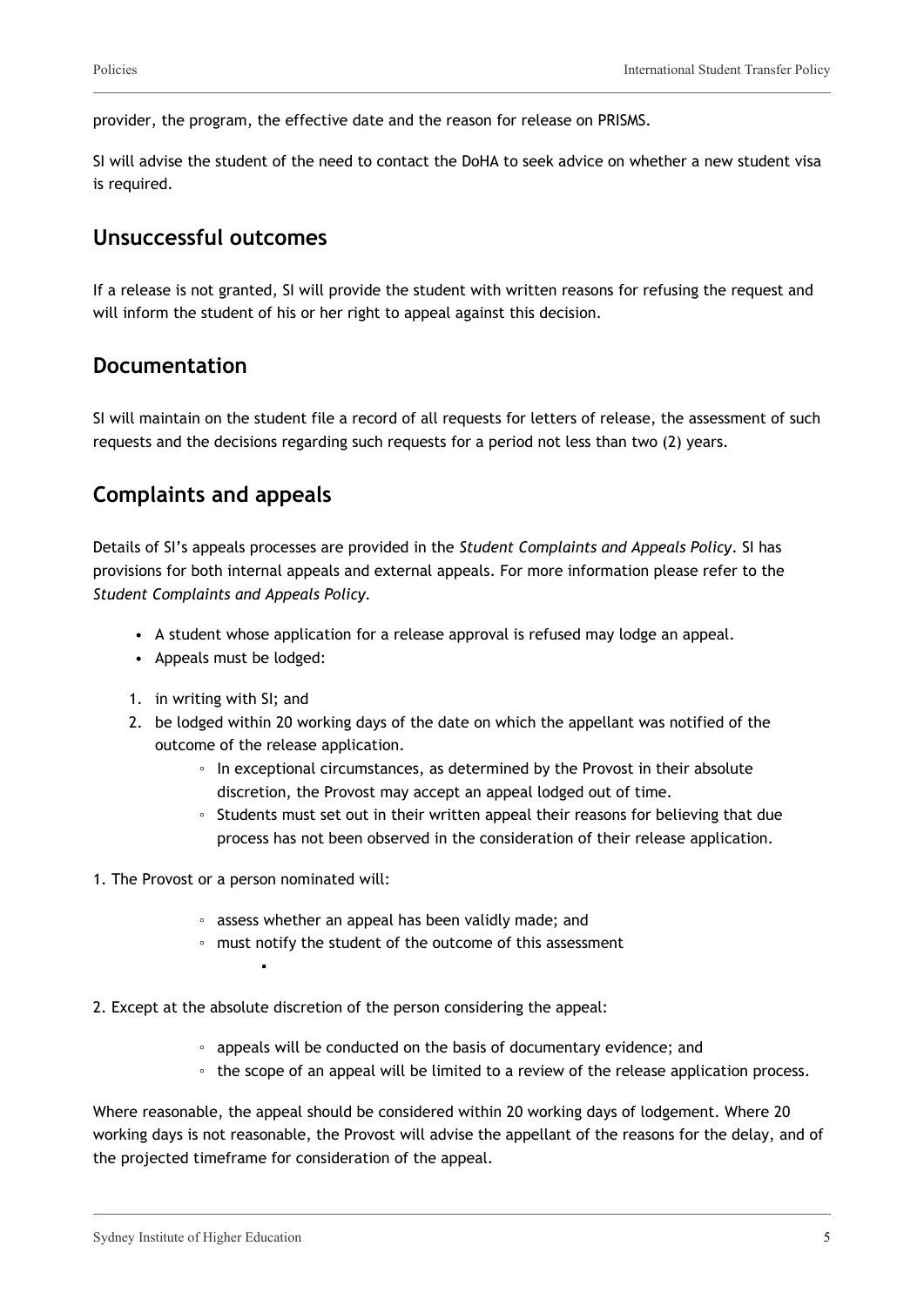3. At the conclusion of the appeal, the person considering the appeal must provide the appellant with a written statement of the outcome of the appeal, including:

- reasons for the outcome;
- details of any rights to make an external appeal; and
- provide a copy of this advice to the Compliance Unit within SI.

A student who is not satisfied with the outcome of an internal appeal may lodge a further appeal with the Resolution Institute at no cost to the student. The Resolution Institute shall mediate the appeal in accordance with The Resolution Institute Mediation Rules. A student lodging an external appeal must inform SI of their intention to do so, in writing, within 10 working days of being informed of the outcome of the internal appeal.

Refusal by SI to grant a release will not be recorded on confirmation of enrolment until the available appeals processes have been concluded or the student has not accessed the complaints and appeals within the 20 working day (or longer depending on the appeal period allowed by the Provost).

# **Policy Implementation and Monitoring**

The Academic Board delegates responsibility for the day-to-day implementation of this policy to the Dean.

The Audit and Risk Committee will review this every three (3) years and will monitor activity via spot checks.

# **Definitions**

**compassionate and compelling circumstances** means circumstances generally beyond a student's control which have a significant impact upon a student's course progress or wellbeing.

**CRICOS** means the Commonwealth Register of Institutions and Courses for Overseas Students which is maintained by the Australian Department of Education, Skills and Employment

**eCoE** means electronic confirmation of enrolment

**documentary evidence** means a statement of reasons provided in a statutory declaration; and original documents that support the facts made in a statutory declaration; or copies of original documents certified by a Justice of the Peace or an Australian Legal Practitioner. **Note:** Documents issued in a language other than English must be translated into English by an interpreter certified by the National Accreditation Authority for Translators and Interpreters.

**firm offer** means a valid and unconditional offer of admission from a CRICOS registered provider.

**international student** means a student who is a temporary student visa holder, and is not:

- a holder of a temporary visa of any other category;
- a holder of a permanent humanitarian visa;